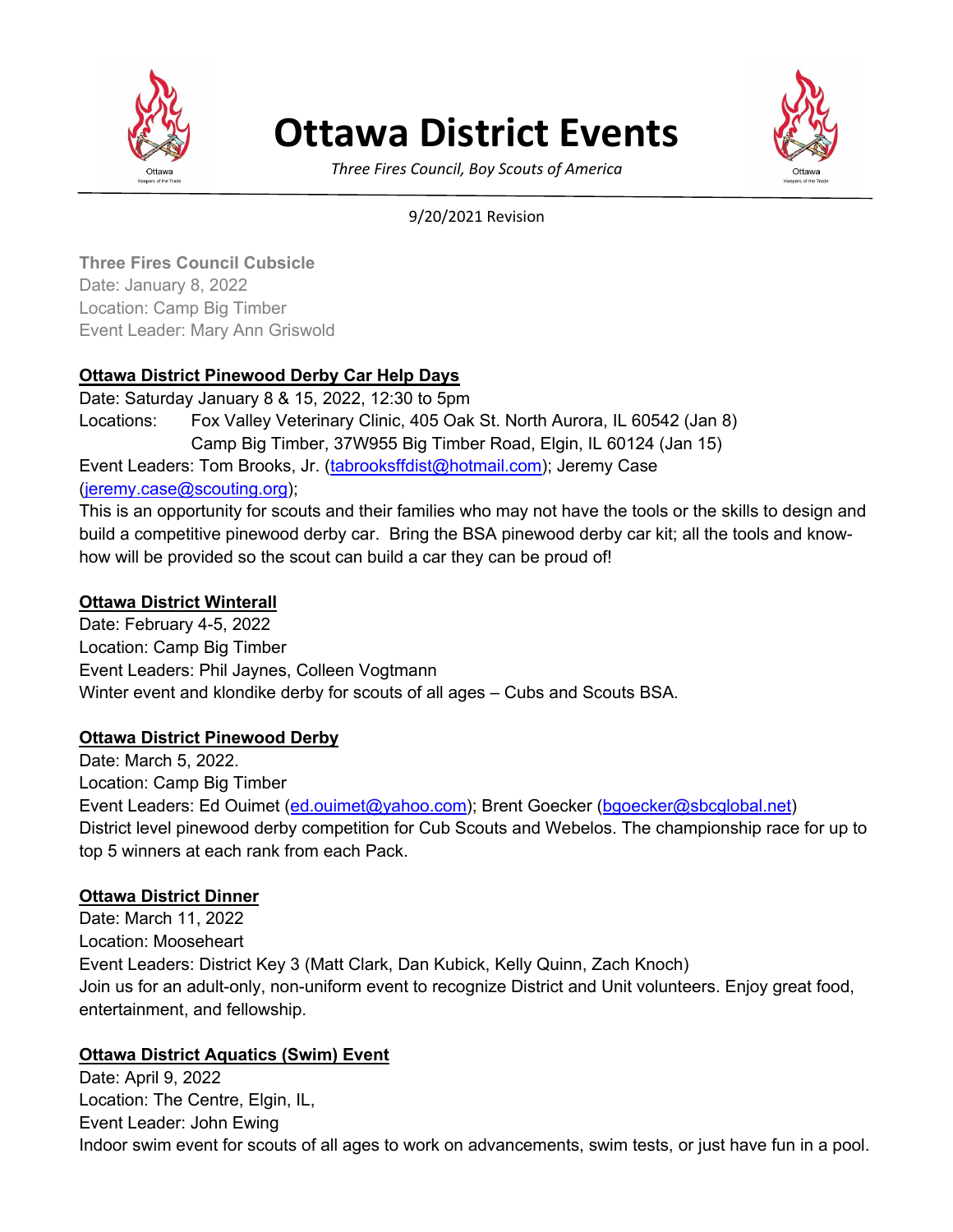## **Ottawa District Camporee**

Date: May 13-15, 2022 Location: Camp Big Timber Event Leaders: Chuck Misner, Ed Ouimet TraumaRama – Emergency Preparedness in Action

#### **Ottawa District Race into Scouting Event – a family camp and Cubmobile**

Date: August 26-27, 2022

Location: LeRoy Oakes Forest Preserve, St Charles, IL

Event Leaders: Andie Romano (andie.romano@gmail.com) Mary Ann Griswold (griz485@sbcglobal.net) Annual Ottawa District Cubmobile or "soap box derby" race for all Cubs and Webelos will be combined with a family camp and other activities especially for scouts and their families that are new to scouting.

## **Ottawa District Pinewood Derby Car Help Days**

Date: Saturday January 7, 2023, 12:30 to 5pm Locations: Fox Valley Veterinary Clinic, 405 Oak St. North Aurora, IL 60542 Camp Big Timber, 37W955 Big Timber Road, Elgin, IL 60124 Event Leaders: Tom Brooks, Jr. (tabrooksffdist@hotmail.com); Jeremy Case (jeremy.case@scouting.org);

This is an opportunity for scouts and their families who may not have the tools or the skills to design and build a competitive pinewood derby car. Bring the BSA pinewood derby car kit; all the tools and knowhow will be provided so the scout can build a car they can be proud of!

## **Ottawa District Winterall**

Date: February 3-4, 2023 Location: Camp Big Timber Event Leaders: Phil Jaynes, Colleen Vogtmann Winter event and klondike derby for scouts of all ages – Cubs and Scouts BSA.

## **Ottawa District Pinewood Derby**

Date: March 4, 2023 Location: Camp Big Timber Event Leaders: Ed Ouimet (ed.ouimet@yahoo.com); Brent Goecker (bgoecker@sbcglobal.net) District level pinewood derby competition for Cub Scouts and Webelos. The championship race for up to top 5 winners at each rank from each Pack.

## **Ottawa District Dinner**

Date: March 2023 - specific date TBD Location: TBD Event Leaders: District Key 3 (Matt Clark, Dan Kubick, Kelly Quinn, Zach Knoch) Join us for an adult-only, non-uniform event to recognize District and Unit volunteers. Enjoy great food, entertainment, and fellowship.

## **Ottawa District Camporee**

Date: May 12-14, 2023 Location: Camp Big Timber Event Leaders: Chuck Misner, Ed Ouimet Need a theme